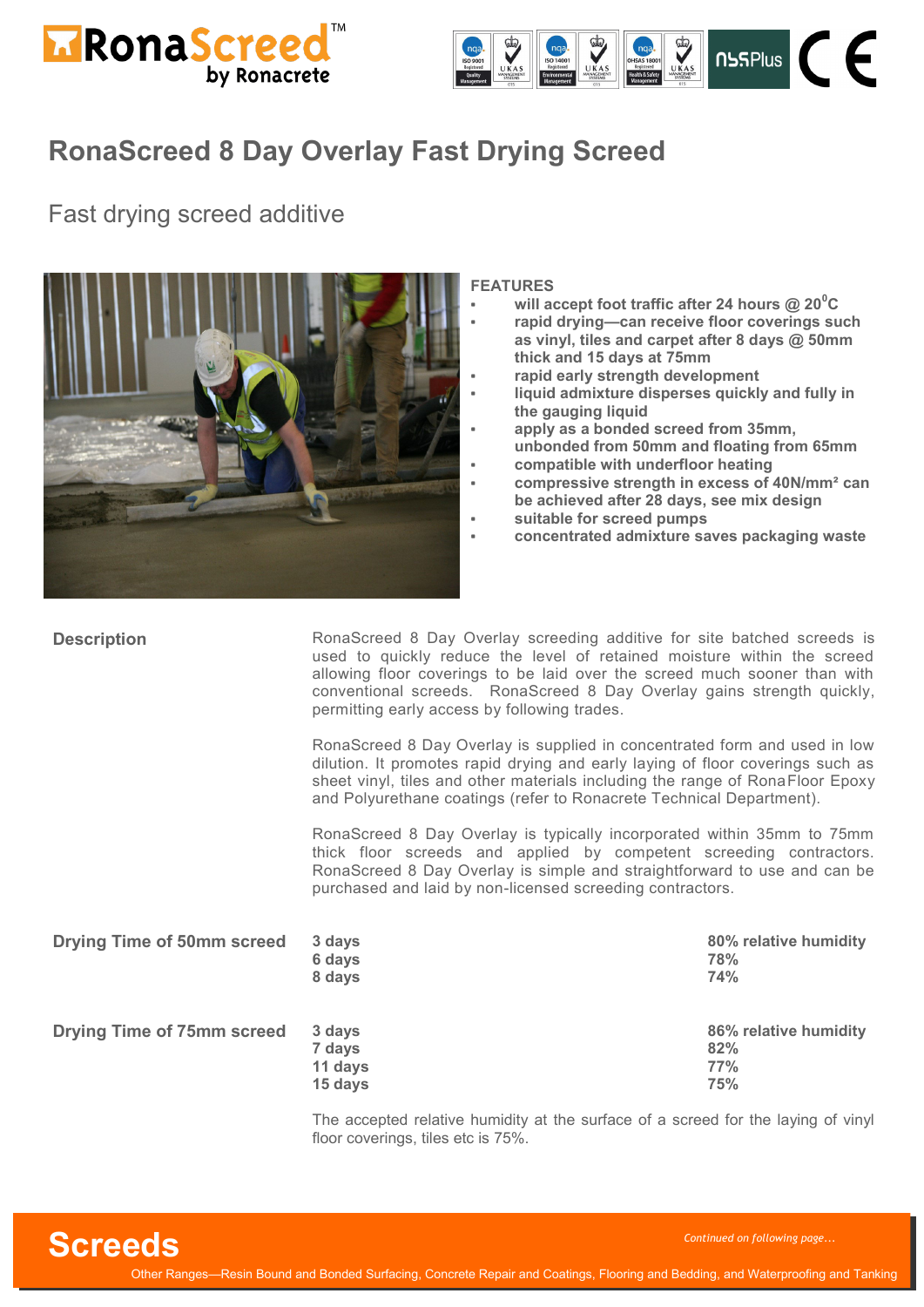Fast drying screed additive

| <b>Drying</b>              | The data is based on drying $@$ 20 $^{\circ}$ C and 60% relative humidity. Low<br>temperature, high humidity, increased screed thickness and changing the mix<br>design will delay drying. If the screed is covered with a curing membrane such as<br>polythene, then the drying time starts when the membrane is removed. The<br>relative humidity (RH) at the surface of the screed should measured with a<br>hygrometer before proceeding to lay floor coverings. Standard practices should<br>be followed. |                                                                                                                                                                                                                                                     |  |
|----------------------------|----------------------------------------------------------------------------------------------------------------------------------------------------------------------------------------------------------------------------------------------------------------------------------------------------------------------------------------------------------------------------------------------------------------------------------------------------------------------------------------------------------------|-----------------------------------------------------------------------------------------------------------------------------------------------------------------------------------------------------------------------------------------------------|--|
| <b>Physical Properties</b> | <b>Compressive Strength</b><br>1 day<br>28 days                                                                                                                                                                                                                                                                                                                                                                                                                                                                | 23N/mm <sup>2</sup><br>48N/mm <sup>2</sup>                                                                                                                                                                                                          |  |
|                            | The above are typical laboratory results $@$ 20 $°C$ . Site strengths will be lower.                                                                                                                                                                                                                                                                                                                                                                                                                           |                                                                                                                                                                                                                                                     |  |
| <b>Approximate Yield</b>   | Required per m <sup>2</sup> @ 50mm<br>Required per m <sup>2</sup> @ 75mm<br>Required per m <sup>3</sup>                                                                                                                                                                                                                                                                                                                                                                                                        | 0.5 litres<br>0.75 litres<br>10 litres                                                                                                                                                                                                              |  |
| <b>Mix Design</b>          | Portland cement (CEM 11 42.5)<br>0/4mm Screeding Sand<br><b>RonaScreed 8 Day Overlay Fast Drying Screed</b><br>Water<br>Yield per mix<br>Note that water addition will depend on aggregate water content                                                                                                                                                                                                                                                                                                       | 50kg<br><b>150kg</b><br>1 litre<br>Up to 18 litres<br>0.1 <sup>3</sup>                                                                                                                                                                              |  |
| <b>Surface Drying</b>      | will take longer to dry out.                                                                                                                                                                                                                                                                                                                                                                                                                                                                                   | Drying concrete must be separated from the screed by polythene or RonaScreed<br>DPM surface damp proof membrane. Screeds thicker than those referred to will<br>take longer to dry out. Screeds which are wetted during their application or curing |  |
|                            | Note that RonaScreed screeds are designed to be covered with carpet, vinyl,<br>tiles or other coverings and are not designed as wearing screeds or toppings.<br>For wearing screeds Ronafix or RonaScreed Self Smoothing Topping should<br>be used.                                                                                                                                                                                                                                                            |                                                                                                                                                                                                                                                     |  |
| <b>Areas of Use</b>        | RonaScreed 8 Day Overlay Fast Drying Screed screeds can be laid in the<br>following situations:<br>over concrete slabs<br>over existing screeds<br>on to damp proof membranes, minimum thickness 35mm bonded to<br>$\blacksquare$<br>RonaScreed DPM, unbonded 50mm minimum on bitumen or sheet<br>membranes.<br>on insulating board (minimum thickness 65mm)                                                                                                                                                   |                                                                                                                                                                                                                                                     |  |

unbonded (minimum thickness 50mm)

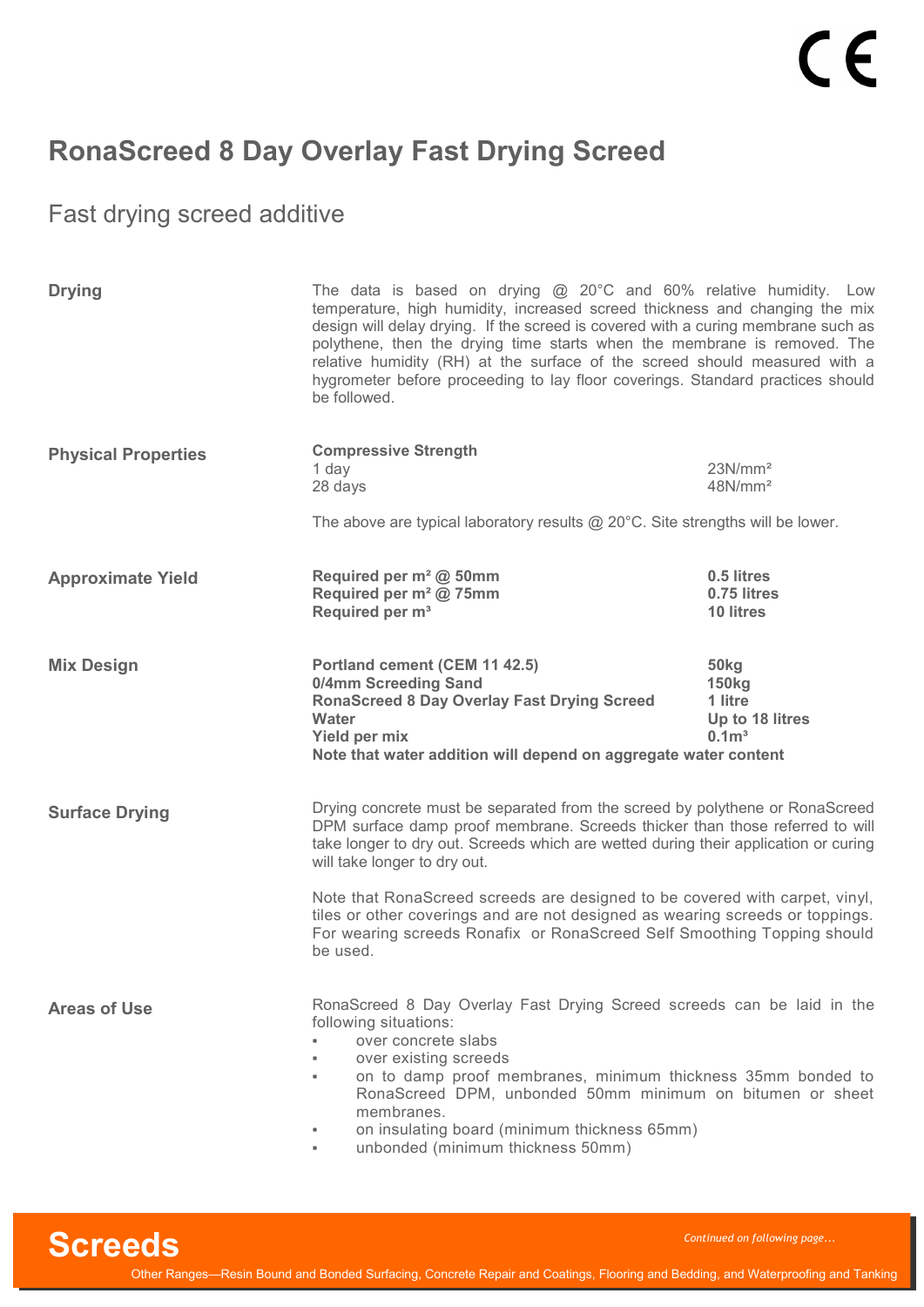Fast drying screed additive

| <b>Bonded, Unbonded and</b><br><b>Floating Screeds</b> | RonaScreed 8 Day Overlay screeds can be laid either bonded, unbonded or<br>floating, determined by the substrate type. Bonded screeds must be laid on to<br>a suitably prepared substrate (see Surface Preparation). Unbonded screeds<br>are those laid on a separating layer or preformed damp proof membrane.<br>Floating screeds are those laid on to an insulation board.                                                                                                                                                                      |
|--------------------------------------------------------|----------------------------------------------------------------------------------------------------------------------------------------------------------------------------------------------------------------------------------------------------------------------------------------------------------------------------------------------------------------------------------------------------------------------------------------------------------------------------------------------------------------------------------------------------|
|                                                        | <b>Bonded Screed (from 35mm)</b><br>suitable substrate, mechanically prepared (and optionally covered with<br>$\blacksquare$<br>RonaScreed DPM)<br>prime with Ronacrete Standard Primer<br>$\blacksquare$                                                                                                                                                                                                                                                                                                                                          |
|                                                        | <b>Bonded Screed (from 50mm)</b><br>suitable substrate, mechanically prepared<br>primer with cement : water (2:1)<br>٠                                                                                                                                                                                                                                                                                                                                                                                                                             |
|                                                        | <b>Unbonded Screed (from 50mm)</b><br>solid substrate with polythene or other suitable slip membrane                                                                                                                                                                                                                                                                                                                                                                                                                                               |
|                                                        | <b>Floating Screed (65mm)</b><br>Light duty use<br>insulation board<br>$\blacksquare$                                                                                                                                                                                                                                                                                                                                                                                                                                                              |
|                                                        | <b>Floating Screed (75mm)</b><br>Heavy duty use<br>$\blacksquare$<br>insulation board<br>٠                                                                                                                                                                                                                                                                                                                                                                                                                                                         |
| <b>Damp Proof Membrane</b>                             | A damp proof membrane should be present the under the concrete slab to<br>prevent moisture penetration from below. If no membrane is present or if the<br>concrete is drying, apply two coats of RonaScreed DPM or install a sheet or<br>similar membrane. If RonaScreed DPM is laid on to a clean, sound and<br>correctly prepared substrate as specified in the RonaScreed DPM data sheet<br>it is possible to lay RonaScreed 8 Day Overlay at a minimum thickness of<br>35mm, bonded to the RonaScreed DPM with a primer of Ronafix and cement. |
| <b>Mix Components and Design</b>                       | The basic components of a RonaScreed 8 Day Overlay screed are Portland<br>cement (CEM II 42.5), 0/4mm screeding sand, RonaScreed 8 Day Overlay<br>and clean water, the water content shown in mix designs must be adhered to,<br>dry mixes will fail to fully hydrate the cement. Larger sized aggregates are<br>used for concrete or granolithic finishes; see Table 4 of BS882.                                                                                                                                                                  |
|                                                        | RonaScreed 8 Day Overlay Mix 1 yields approximately 0.1m <sup>3</sup> . The density of<br>the cured screed is approximately 2300kg/m <sup>3</sup> . This mix design can be<br>extended to 1:4 (cement: sand) by weight if preferred, but strength will be<br>reduced and drying time will be extended.                                                                                                                                                                                                                                             |
| <b>Instructions for Use</b>                            | <b>Surface Preparation</b><br>The surface on to which a RonaScreed 8 Day Overlay screed is to be bonded<br>must be clean, structurally sound and stable. All grease, oil, laitance and                                                                                                                                                                                                                                                                                                                                                             |



loose material must be removed. The surface must be keyed to expose the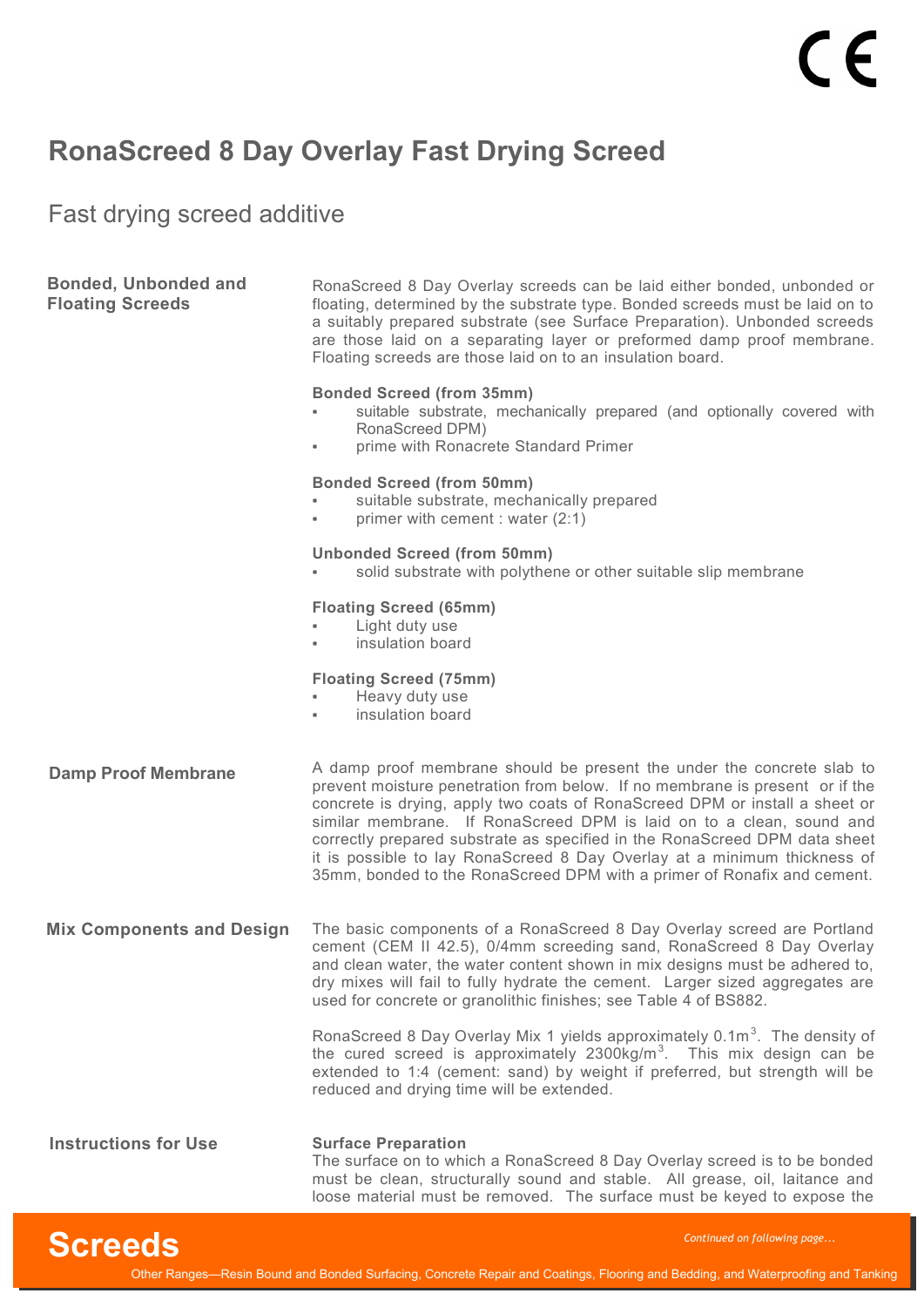Fast drying screed additive

**Instructions for Use (continued)**

aggregate and to provide good adhesion. This is best achieved by scabbling, planing or shot blasting. The prepared surface must be cleaned (ideally by vacuum), damped with clean water and excess water removed.

#### **Mixing**

RonaScreed 8 Day Overlay must be mixed using a forced action mixer. Dry mix the cement and sand then add the RonaScreed 8 Day Overlay liquid followed by sufficient clean water to produce a workable mix and fully hydrate the cement. The screeder should be able to make a ball of the mixed mortar and pull it apart without crumbling of the mortar.

#### **Priming**

The prepared surface must be thoroughly damped with clean water and the water allowed to soak in.

Excess water must be removed and the appropriate bond coat applied. For screeds up to 50mm thickness a mix of 1:1 Ronafix:c ement brushed in to the surface or, over 50mm thickness, a 2:1 cement/water slurry. Before this dries the screed must be laid. If the bonding coat dries it must be vigorously scratched and reapplied.

### **Laying**

Standard screeding practices should be followed. The mortar must be placed as soon as possible after mixing and well consolidated. Conventional tools such as float and trowel are used to obtain the desired surface finish.

### **Embedded Conduits and Pipes**

When laying conduits or pipes within RonaScreed 8 Day Overlay screeds the conduit or pipe should be a minimum of 25mm beneath the top surface. It is advisable to incorporate reinforcing mesh centrally within the depth of the screed over the conduit or pipe, extending for not less than 150mm each side to minimise the risk of cracking.

#### **Joints**

Bay proportions should not exceed 1.5:1 length to width, joints should be positioned as follows:

- construction joints in the substrate must be expressed through into the screed
- movement joints in the substrate must be expressed through into the screed
- when laying on suspended floors, movement joints should be installed in the screed over support positions to accommodate movement
- isolation joints should be installed around the perimeter of the floor and around columns, manholes and fixed spaces to accommodate movement
- Heated screeds may require movement joints positioned to limit screed bays to a maximum of  $40m^2$  with a maximum bay length of 8m. This applies when rigid floorings and some types of resilient flooring are to be applied
- Separate heating zones should be divided by expansion joints

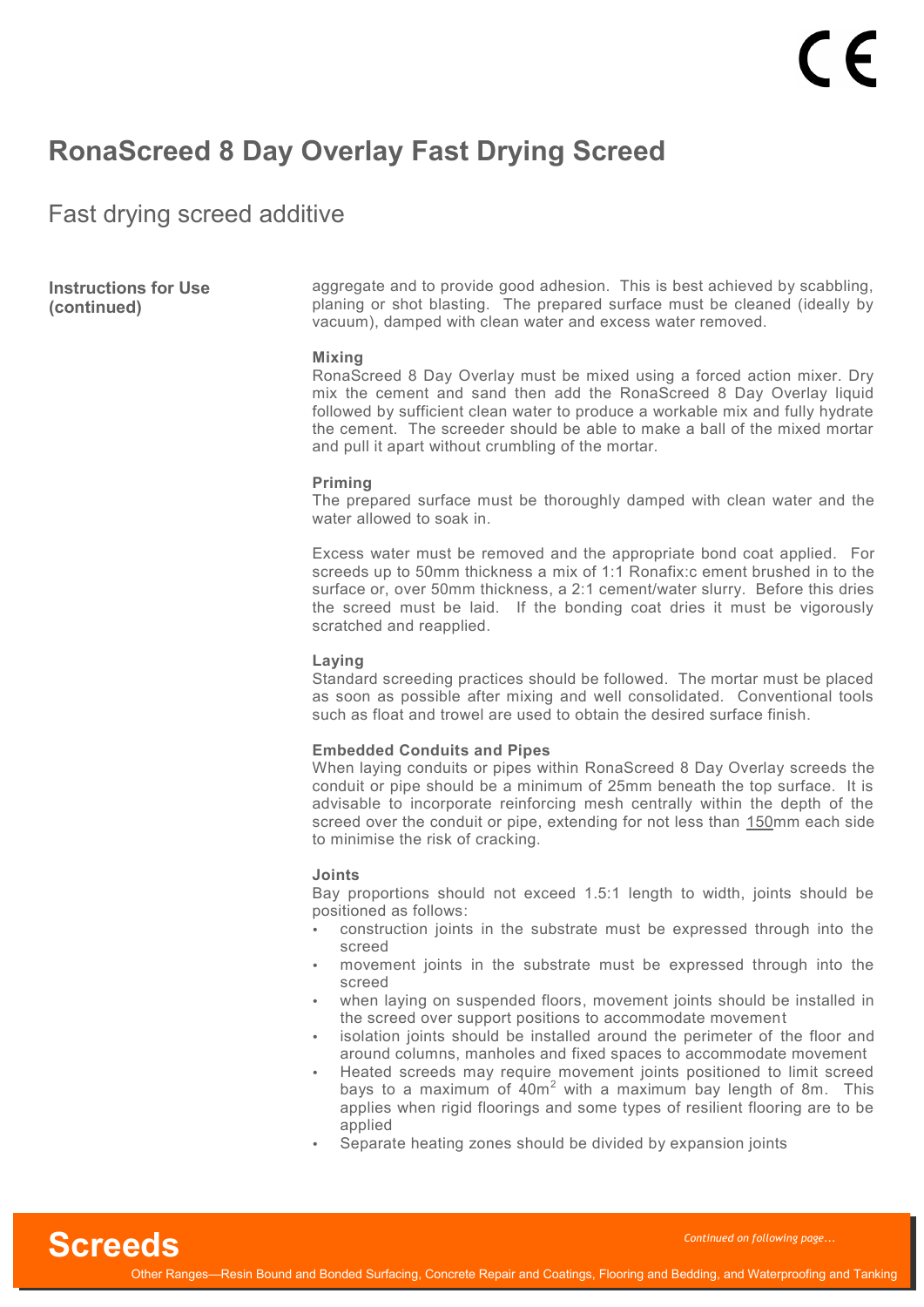Fast drying screed additive

| <b>Instructions for Use</b><br>(continued) | <b>Curing</b><br>Curing must commence as soon as possible after finishing the screed. Cure the<br>screed with tight fitting polythene, placed on to the screed as early as possible<br>without damaging the surface. Cover for 24 hours then remove and air cure.                                                                          |
|--------------------------------------------|--------------------------------------------------------------------------------------------------------------------------------------------------------------------------------------------------------------------------------------------------------------------------------------------------------------------------------------------|
|                                            | <b>Pumping</b><br>RonaScreed 8 Day Overlay modified screeds can be pumped to the point of<br>laying. Tests have been conducted using Putzmeister equipment and specific<br>guidance should be sought from Ronacrete Ltd.                                                                                                                   |
| <b>Contractors</b>                         | Unlike other screeds of a similar nature RonaScreed 8 Day Overlay can be<br>purchased and applied by competent screeding contractors throughout the<br>country.                                                                                                                                                                            |
|                                            | Ronacrete Ltd maintains a list of national and local contractors who are<br>familiar with this type of flooring system and their application procedure.                                                                                                                                                                                    |
|                                            | The use of RonaScreed 8 Day Overlay is simple and straightforward and<br>satisfactory performance will be achieved provided the correct methods are<br>followed.                                                                                                                                                                           |
|                                            | There are obvious advantages in selecting a contractor who has previous<br>experience of the material but if requested the Ronacrete Technical<br>Department will provide guidance and assistance to other contractors.                                                                                                                    |
| <b>Other Flooring Materials</b>            | Depending on the specific requirements of the floor system being laid<br>Ronacrete may recommend an alternative product which may be more suited<br>to the application.                                                                                                                                                                    |
|                                            | To discuss the use of Ronacrete materials for any application please contact<br>the Ronacrete Technical Department for full technical and practical guidance<br>at design and specification stage together with site assistance and practical<br>backup.                                                                                   |
| <b>Packaging</b>                           | RonaScreed 8 Day Overlay Fast Drying Screed is supplied in 20, 210 and 1000<br>litre units.                                                                                                                                                                                                                                                |
| <b>Shelf Life and Storage</b>              | Shelf life in unopened containers is 9 months. Store in a cool dry place. Protect<br>from frost.                                                                                                                                                                                                                                           |
| <b>Health and Safety</b>                   | Refer to safety data sheet                                                                                                                                                                                                                                                                                                                 |
| <b>Site Attendance</b>                     | When on site Ronacrete representatives are able, if asked, to give a general<br>indication of the correct method of installing a Ronacrete product. It is important to<br>bear in mind that Ronacrete Ltd is a manufacturer and not an application<br>contractor and it is therefore the responsibility of the contractor and his employer |